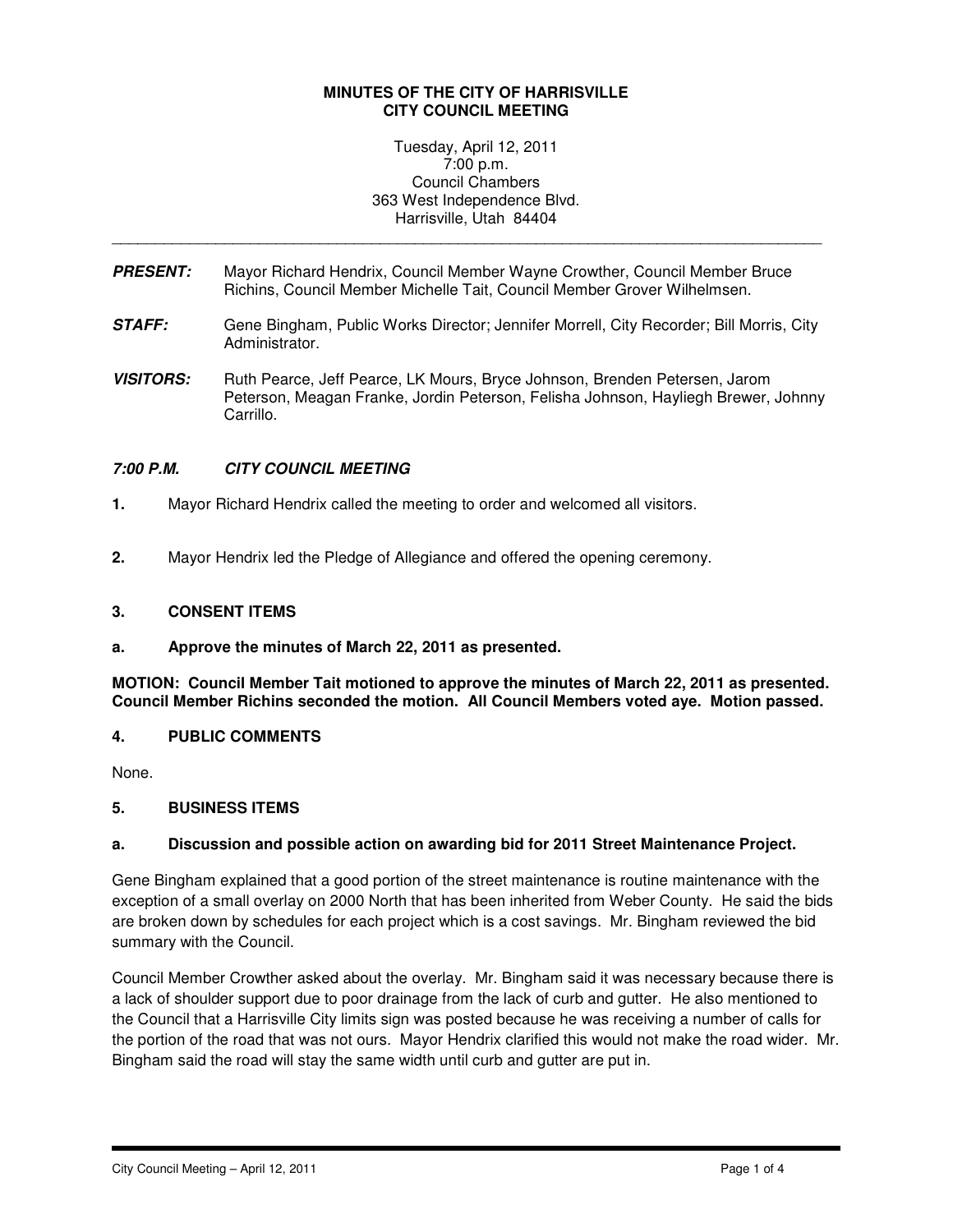Council Member Richins asked about the subdivision that is north of the road. Mr. Bingham said that development (Sweet Willows) has expired and said the developer has no plans in the near future to commence with it.

**MOTION: Council Member Crowther motioned to award the 2011 Street Maintenance Projects as follows: Morgan Pavement, Schedule A for \$50,341.98, Staker Parsons, Schedule B for \$73,922.30, and Advanced Paving & Construction, Schedule C for \$8,127.00 for a total of \$132,391.28 as outlined in the letter from Jones & Associates dated April 5, 2011. Council Member Richins seconded the motion. All Council Members voted aye. Motion passed.** 

## **b. Discussion and/or possible action on approval for annual paint striping project.**

Mr. Bingham explained that there is better communication if the paint striping is done at the same time as the street maintenance projects. He explained that prices are fluctuating and it is advantageous to secure the prices now even though the work will be done later in the year.

Mayor Hendrix asked if the City has done business with All Star Striping. Mr. Bingham said they have done our parking lots and did a good job. He added that he only solicits bids from contractors with good reputations who have done work with the City before.

Council Member Crowther asked about the striping of cross walks and if All Star Striping has the proper equipment. Mr. Bingham assured him it is something he verifies before giving a recommendation to the Council and added that he is very specific on what is required so there are no questions.

**Council Member Richins moved to approve the annual paint striping project to all Star Striping in the amount of \$4,000 as documented in the memo from Gene Bingham dated April 5, 2011. Council Member Crowther seconded the motion. All Council Members voted aye. Motion passed.** 

### **6. PUBLIC COMMENTS**

None.

### **7. MAYOR/COUNCIL FOLLOW UP**

Council Member Richins discussed the Easter egg hunt to be held April 23<sup>rd</sup> at 9:00 a.m. The Youth City Council (YCC) members will be there to help. He said there will be live Easter bunnies to view. He also explained that this is the biggest project the YCC does on their own. One of the suggestions made by YCC members is that the Easter egg hunt is for the children and parents should stay back. Council Member Richins said they stayed under budget and are ready to go. He confirmed that Mayor Hendrix would be there.

Bill Morris discussed a proposal to offer joint tennis lessons with Marriott-Slaterville. He explained the details of the program. Jennifer Morrell talked about the Tennis Block Party to be held May 21<sup>st</sup> from 9:30 a.m. to 12:00 p.m. It will be free and open to anyone interested in playing tennis.

Mr. Morris reminded Council Members of a zoning issue brought up at the last meeting by Bob Howard regarding the house behind Jiffy Lube that needs to be torn down. He said there is nothing in the site plan stipulating it be torn down but he is having Ken Martin take a look to see what the City can do to have it abated.

Council Member Crowther asked how that would happen if the City has to abate the home. Mr. Morris said ideally we would have the owner do it but if it is not abated in a reasonable period of time the City will tear it down and fine the owner.

Mayor Hendrix discussed the new design for the city sign/marquee stating it would be a monument style sign. He reviewed the history of the City logo and said the new emblem was approved in 2003 but was never really used. In conjunction with the new City sign he is proposing using the emblem from 2003. He said if we look into doing a new logo he would like to add "established 1962" under the emblem/logo.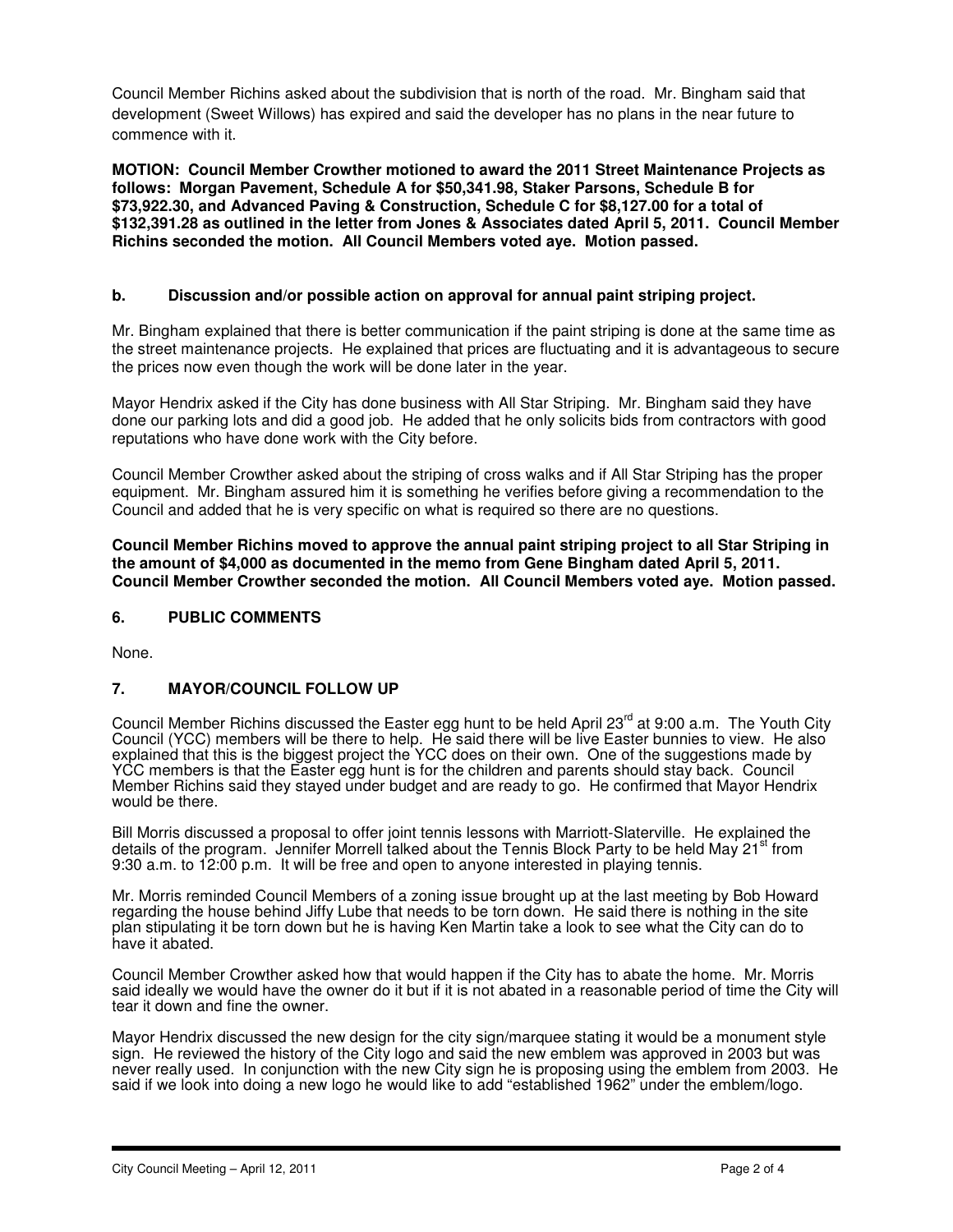Council Member Tait pointed out that the emblem and logo are two different things and mentioned how classy the logos are for some of the surrounding cities. She feels the current logo is lacking and if the City is going to put something on a sign it needs to be more modern looking. She feels the emblem is outdated. Council Member Tait also questioned the lease option with the maintenance contract. Mayor Hendrix and Bill Morris both stated that the sign would be purchased outright with no lease agreement.

Council Member Richins asked if the planter box would have real flowers planted in it. Mayor Hendrix said flowers would be planted. He also suggested doing a logo design contest and putting something in the newsletter seeking entries with a note that the new City logo is to commemorate our 50 year celebration.

# **8. ADJOURN**

Mayor Hendrix moved to adjourn at 7:37 p.m.

### **7:45 P.M. WORK SESSION**

**1.** Discussion on FY 2011-12 budget.

Mayor Hendrix explained the budget and said it was reviewed by Max Jackson, Gene Bingham, Jennifer Morrell, and Pamela Crosbie. He said collectively they made some reductions today and are giving the Council an opportunity to review the budget and the reductions that were made. He explained that the budget needs to be reduced by \$92,000. Mayor Hendrix said the preliminary budget needs to be approved by the first meeting in May and the final budget by the last meeting in June.

Mayor Hendrix mentioned there will be wage adjustments made from the 2% approved last year by the Council based on the salary survey. He said Council Member Allen is close to having the salary survey completed. Mayor Hendrix also stated that he is recommending no COLA or merit increase this year but would like to include something for wage adjustments based on the salary survey.

Council Member Wilhelmsen asked why there is a shortfall. Mayor Hendrix explained that sales tax is down. Mr. Morris also mentioned that building permits are down. Council Member Richins asked if there was a way to lobby Wal-Mart to close at 11:00 p.m. Council Members discussed the pros and cons of his request. Mayor Hendrix talked about ways that Wal-Mart is trying to increase business.

Council Member Wilhelmsen asked about the purchase of new vehicles for the Police Department. Mayor Hendrix explained that the maintenance on older vehicles can be more expensive than the cost of a new car. He asked Council Members to review the draft budget over the next few weeks.

Council Member Wilhelmsen asked about the Heritage Days expense covering two fiscal years. Mayor Hendrix said that is something he has spoken to Lynn Fortie about and also mentioned some new ideas for the booklet. Council Member Wilhelmsen said if the booklet pays for itself then it should not matter what design they use stating the booklet paid for itself last year. He said they will not put a sponsor's name on the book unless they have paid.

Council Member Richins asked if the cost of running the splash pad was included in the budget. Mayor Hendrix said those costs have been included. Council Member Richins asked if the Police Department has ever reduced their budget from the previous year noting he has never seen that happen. Mayor Hendrix pointed out that the Public Works Department will probably only request one new vehicle because the blue Dodge will be transferred from the Police Department to Public Works.

Mayor Hendrix discussed the sewer rate analysis done in 2009. He explained that he would like to have another one done this fall to make sure we are charging the right amount. He said we are probably going to do a sewer rate increase; however, garbage rates will stay the same. He also said he is looking at charging a small amount for street light costs and looking at LED lights as a way to save electricity costs.